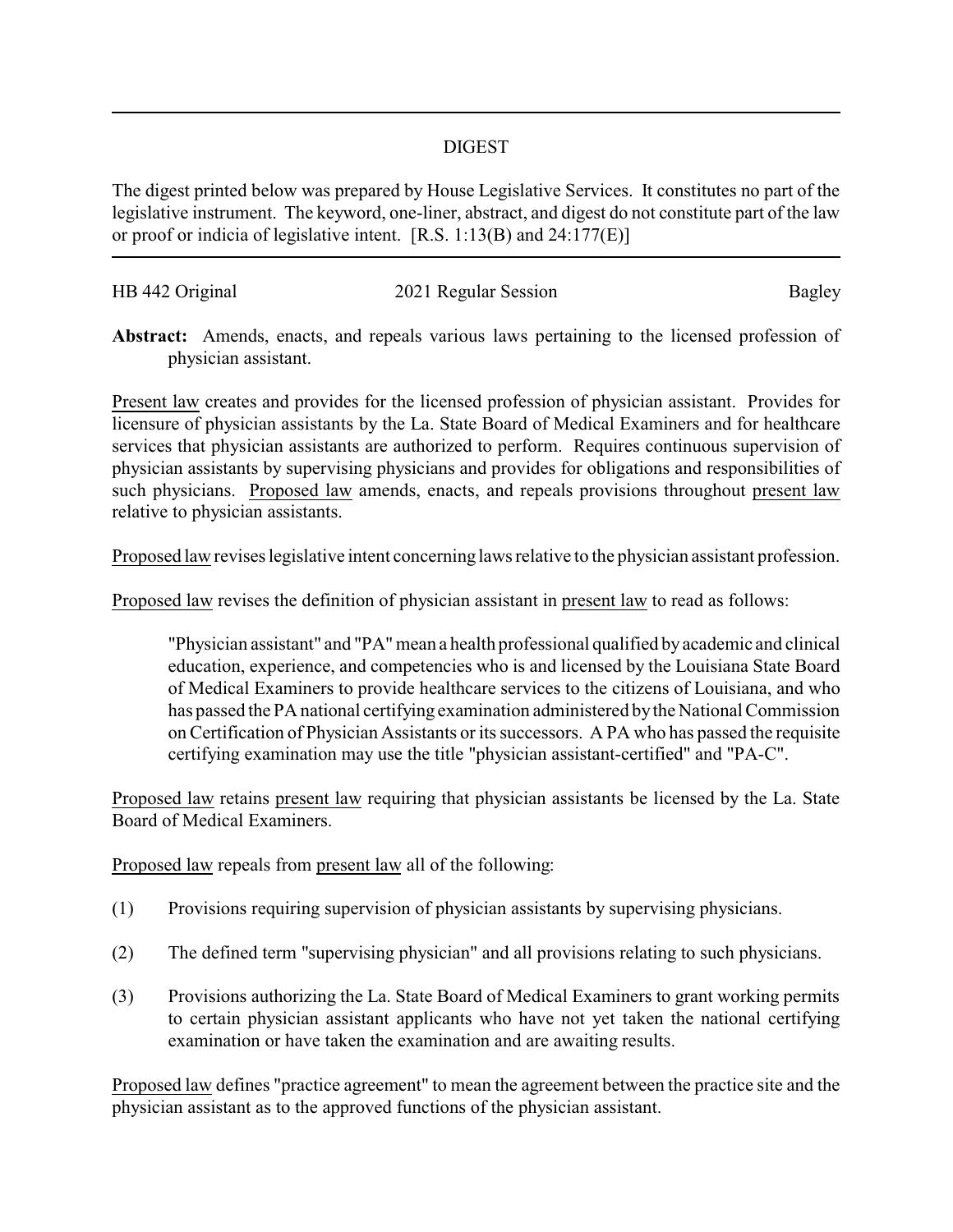With respect to services performed by a physician assistant, referred to hereafter as a "PA", proposed law revises present law to authorize a PA to do all of the following:

- (1) Provide healthcare services for which he is prepared by education, training, and experience and is competent to perform in accordance with his practice agreement. Proposed law provides that such services may include, without limitation, all of the following:
	- (a) Obtaining and performing a comprehensive health history and physical examination.
	- (b) Evaluating, diagnosing, managing, and providing treatment plans.
	- (c) Educating a patient on health promotion and disease prevention.
	- (d) Ordering and evaluating a diagnostic study and therapeutic procedure as authorized by his practice agreement.
	- (e) Performing therapeutic procedures as authorized by his practice agreement.
	- (f) Assisting in surgery.
	- (g) Prescribing, administering, procuring, and dispensing legend drugs and medical devices and durable medical equipment.
	- (h) Prescribing Schedule II through V drugs in accordance with registration with the federal Drug Enforcement Administration.
	- (i) Ordering, where appropriate, home health care or hospice services or treatment.
	- (j) Providing consultation upon request.
- (2) Obtain informed consent.
- (3) Order, delegate, and assign therapeutic and diagnostic measures to licensed or unlicensed personnel.
- (4) Certify the health or disability of a patient as required by any local, state, or federal program.
- (5) Request, receive, and sign for a professional sample, and distribute a professional sample to a patient.
- (6) Be reimbursed directly for healthcare services provided.
- (7) Provide healthcare services as a volunteer for a charitable organization or at a public or private event, including a religious event, youth camp, community event, or similar event if all of the following conditions apply: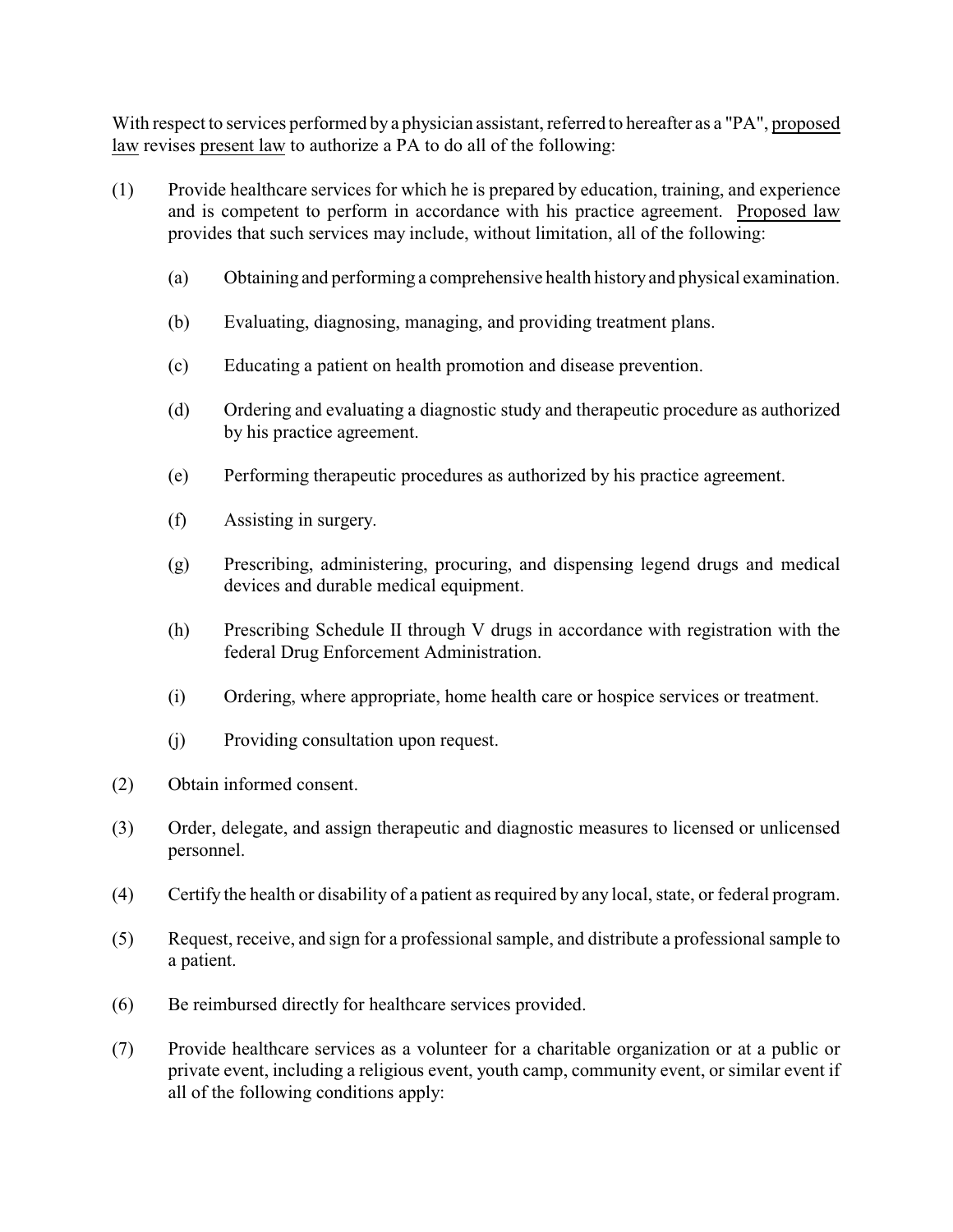- (a) He receives no compensation for such services.
- (b) He provides healthcare services in a manner that is consistent with his education, training, experience, and competence.
- (8) Provide healthcare services in emergencysituations, includingman-made and natural disaster relief efforts, or as appropriate during declarations of emergency by local, state, or federal officials.

With respect to professional liability, proposed law revises present law to stipulate that the legal responsibility for patient care activities of a PA, including care and treatment provided in healthcare facilities, shall be that of the PA.

Proposed law stipulates that a managed care organization with which the PA is a network provider shall not require a clinical supervisory relationship between a PA and another healthcare provider.

Proposed law provides that a PA may practice at any of the following locations and settings:

- (1) Any healthcare organization.
- (2) Any healthcare facility with a credentialing and privileging system.
- (3) Any private or group health care practice.
- (4) Any professional medical corporation.
- (5) Any healthcare facility or practice not included in (1) through (4) above which is approved by the board.

Proposed law requires that a practice agreement, as defined in proposed law, be created for each practicing PA based on his documented education, training, experiences, and demonstrated ability to perform. Provides that delineations of privileges are to be approved by the practice site and are intended to ensure patient safety and promote quality of care.

With respect to PA scope of practice, proposed law revises present law to provide that the scope of a PA's practice shall be defined by the practice agreement, which agreement shall conform to all of the following requirements:

- (1) The practice agreement shall be determined at the practice site and may include decisions made by the employer, group, hospital service, and the credentialing and privileging systems of a licensed facility.
- (2) The practice agreement shall be reviewed and updated annually.
- (3) The practice agreement shall be readily available for inspection by the La. State Board of